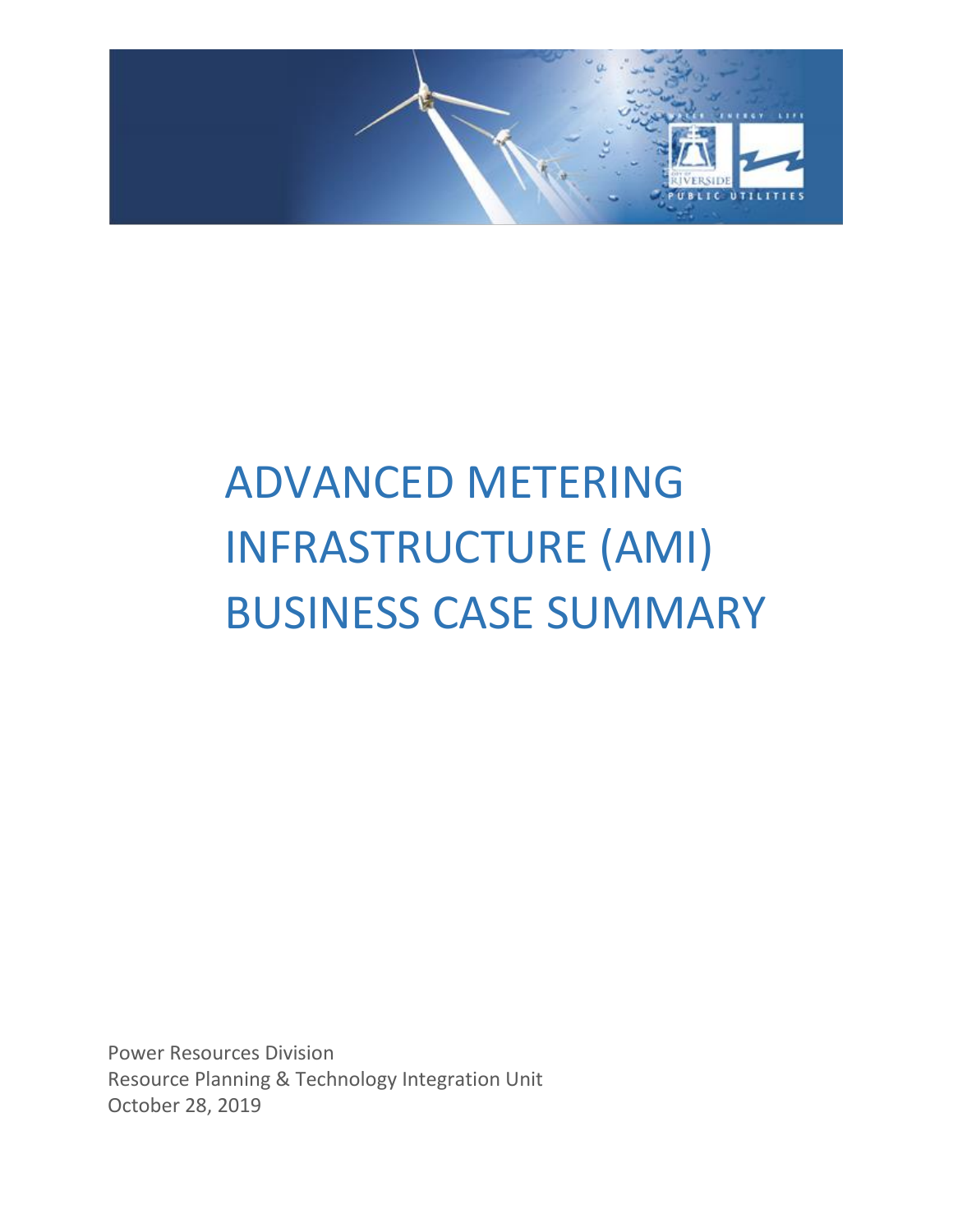# Business Case Summary

In early 2015, Riverside Public Utilities (RPU) issued a Strategic Technology Plan (Plan) that outlined strategic investments in new operational technologies (OT) as shown in Figure 1 below. Twenty-two OT projects were identified, with the intent of implementing the projects over the next 10 years. The Strategic Technology Plan facilitates a multi-year Utility 2.0 Strategic Plan, which incorporates RPU's mission and vision with broader goals and aspirations from the City-wide Riverside 2.0 planning framework. The key focus areas of Utility 2.0 are Customer Experience, Reliability & Resiliency, Affordability, Sustainability, Operational Excellence, and Strong Workforce.

#### **FIGURE 1 – Strategic Technology Plan.**



One of the most critical and foundational projects outlined in the Plan is an Advanced Metering Infrastructure (AMI) System, coupled with a Meter Data Management System (MDMS). AMI, an integrated system of smart meters, communications networks, and data management, is foundational for advancing the Utility 2.0 Strategic Plan. The system provides a number of important functions that were not previously possible or had to be performed manually, such as the ability to automatically and remotely measure electricity use, connect and disconnect service, detect tampering, identify and isolate outages, and monitor voltage. AMI provides RPU near real-time and actionable information about system performance, power quality, and outages, which increases reliability and efficiencies, and lowers overall operating costs.

AMI gives RPU customers expanded control, increased flexibility and additional choices in how they manage energy usage and energy efficiency. Customers will have access to energy usage through an online customer portal, which means they will not have to wait for a monthly bill to know how much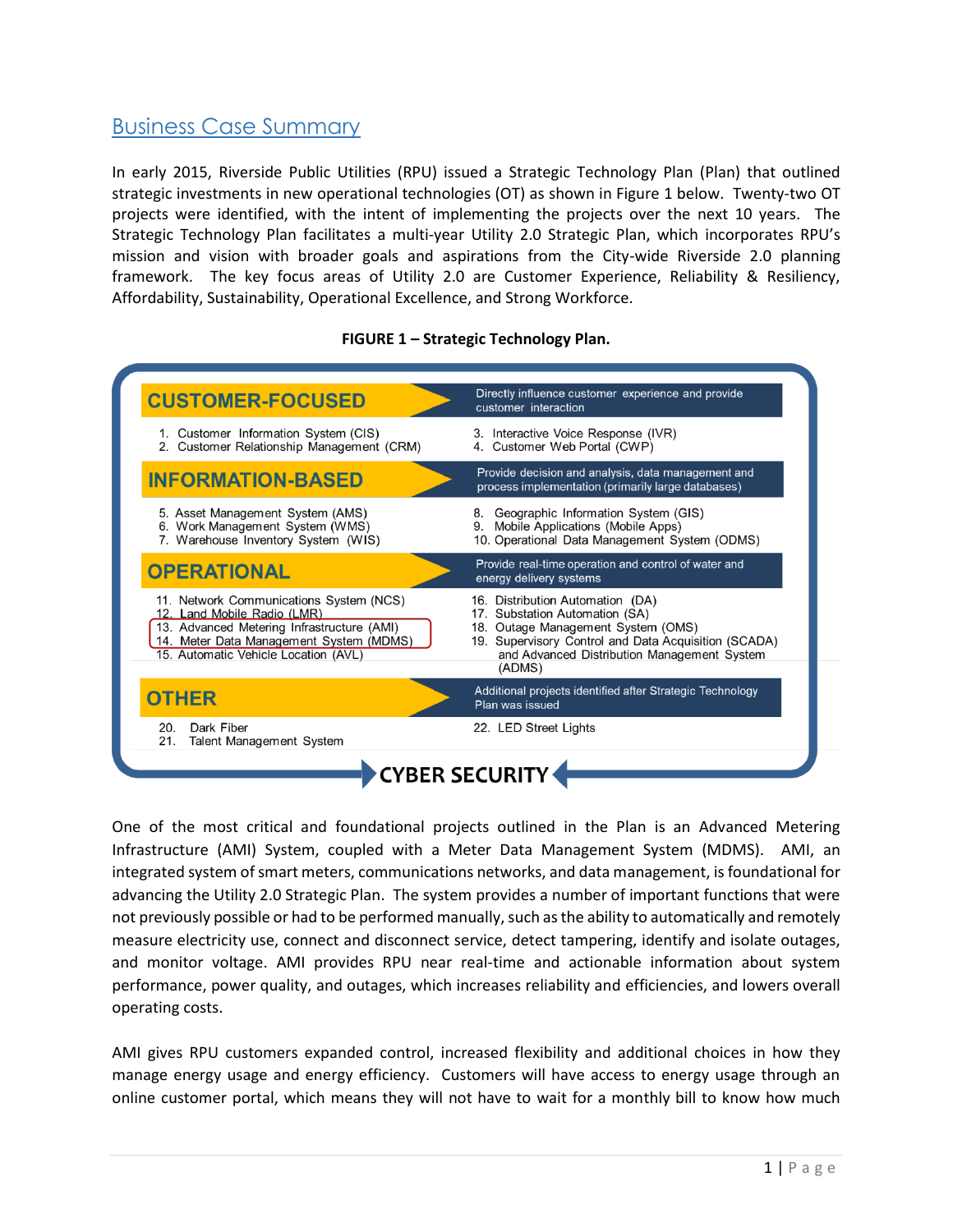energy they are using each month. They will be able to set up usage threshold alerts so that they can be notified if their bill is reaching their pre-determined budgeted amount. AMI will also open the door for other cost-saving programs, time-of-use rates, and customer pre-payment plans.

In early 2017, RPU began exploring options for an AMI System. Due to the significant complexity of the project and the associated risks, on June 12, 2017 RPU obtained approval from the Board of Public Utilities (Board) to execute a Professional Services Agreement with UtiliWorks Consulting, LLC (UWC), a professional consulting firm with 13 years of experience successfully planning and implementing Advanced Meter Programs, to support the project from planning through execution.

Upon approval of the UWC agreement, staff worked diligently with the consultant to assess the feasibility and options of deploying AMI systems across both the electric and water utilities. The first step in this process was to identify goals for the project, assess readiness, develop a detailed business case, and identify potential operational gaps that could pose a challenge during implementation and beyond. UWC examined RPU's current utility operations, meter hardware and equipment, systems and software, operating costs and staffing across all divisions of RPU through a series of data requests and onsite stakeholder interviews and workshops.

Utilizing the data and information gathered and analyzed from the tasks listed above, the team developed a detailed business case for an AMI program that reflected RPU's needs and expected benefits, with the greatest return on investment. The business case was documented in late 2017 and 2018, with assumptions based on operational and financial data for both water and electric from 2015 and 2016. It outlined the quantitative and qualitative benefits to be realized with an AMI program, as well as proposed an implementation roadmap.

Based on the recommendations made in the business case, the project team, in partnership with the Innovation and Technology Department (IT), developed a comprehensive set of business requirements (functional, technical and security) to develop and issue an Advanced Meter Program Request for Proposal (RFP). Based on the evaluation of proposals, the evaluation panel selected Tantalus as the preferred vendor for the electric AMI system (which includes meters) and SmartWorks as the preferred vendor for the MDMS (which includes a customer portal) based on best overall value. A vendor was selected for the Water AMI project as well, but due to budget constraints, the Water AMI project was postponed and will be addressed through a separate project at a later date. On January 28, 2019, the Board approved agreements with Tantalus and SmartWorks for Electric AMI, as well as the overall project budget.

Following the January 2019 approval, staff worked with the consultant to update the business case based on an electric-only project, actual project costs rather than assumptions, and updated financial and operational data from years 2017 and 2018. The total project cost is \$14,182,321, which includes consultant services, the Tantalus AMI system (2-year agreement), meters, equipment, the SmartWorks MDMS (5-year agreement), integration with the existing Customer Information System, IT labor, customer engagement, and a contingency. The business case also includes estimated operating expenses that will be incurred by the Electric Meter Shop to install the AMI meters.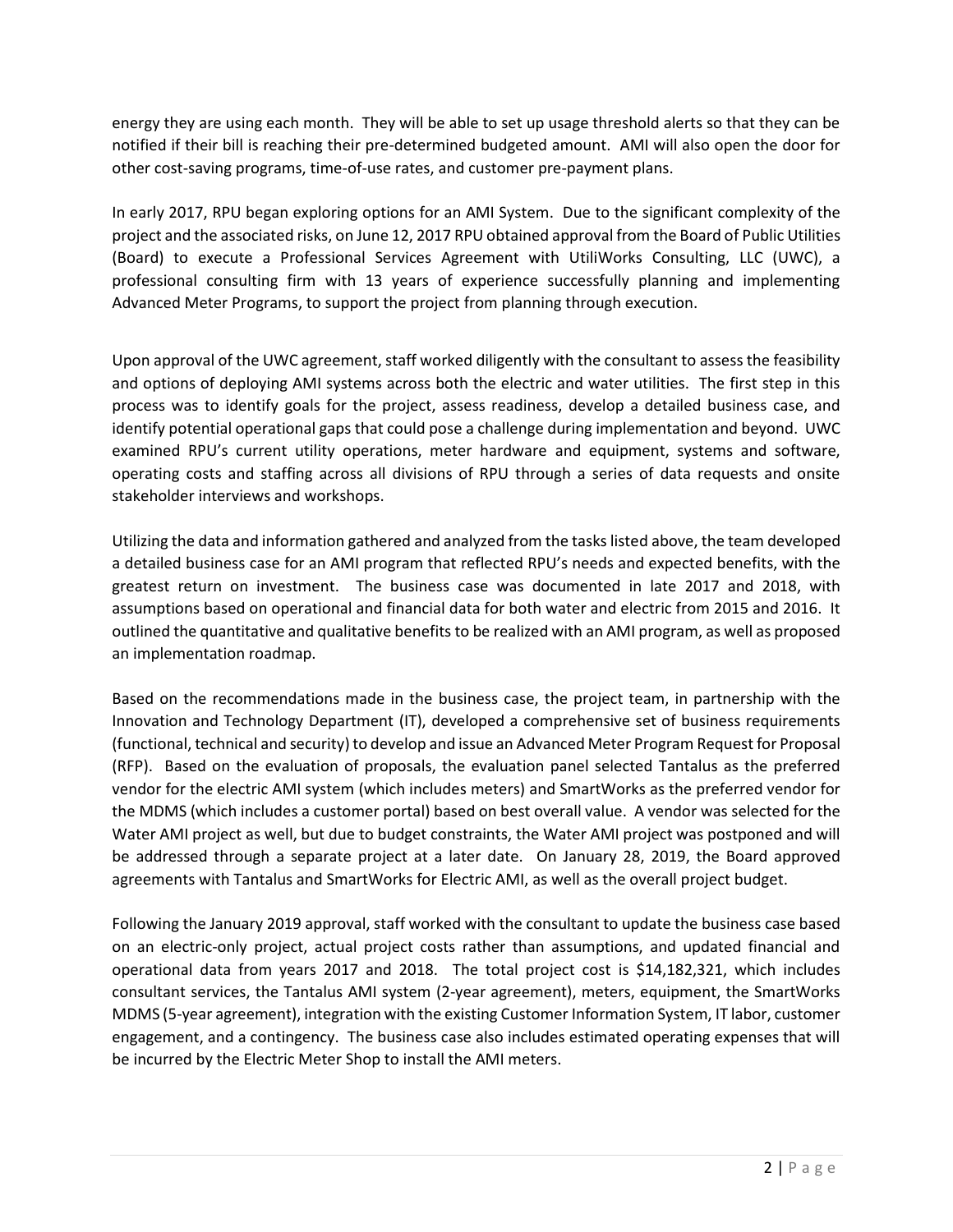The business case includes anticipated benefits in the form of operational savings, revenue enhancement, efficiency improvements, and recovery of losses. The following quantitative factors were calculated as specific cost savings in the business case:

| <b>Savings Category</b>                                        | <b>Estimated Average</b><br><b>Annual Savings (\$)</b> |
|----------------------------------------------------------------|--------------------------------------------------------|
| Reduced electric meter reading costs                           | \$868,802                                              |
| Reduced electric meter re-read costs                           | \$29,503                                               |
| Reduced electric meter move-in/move-out costs                  | \$482,332                                              |
| Reduced electric meter turn-on/turn-off costs                  | \$107,596                                              |
| Reduced electric meter investigations                          | \$25,747                                               |
| Reduced electric billing inquiries                             | \$1,602                                                |
| Reduced electric customer calls                                | \$297,104                                              |
| Right-sizing of electric distribution transformers             | \$5,517                                                |
| Increased efficiency of electric outage response               | \$50,121                                               |
| Reduced customer minutes out                                   | \$17,404                                               |
| Elimination of legacy MV-90 system                             | \$25,000                                               |
| Reduced bad debt write-off                                     | \$36,240                                               |
| Increased revenue capture for improved electric meter accuracy | \$64,049                                               |
| Power quality improvements                                     | \$697                                                  |
| Revenue from electric meter scrap (one-time savings)           | \$14,375                                               |
| Improved voltage control during shock events                   | \$140,505                                              |

All the costs and anticipated benefits outlined above were entered into a financial model to calculate the following metrics:

## **Net Present Value (NPV)**

NPV is the cumulative benefits minus the costs of a project, while accounting for the time value of money. Conceptually, it is similar to a profit and loss statement where the NPV tells you the magnitude of the gains or losses. A positive NPV means that the project is a worthwhile investment for the utility.

## **Internal Rate of Return (IRR)**

IRR equals the percentage rate by which the net benefits are discounted until the point in time that they equal the initial costs. IRR is related closely to NPV. The discount rate you would need to apply to your benefits to obtain a net present value of zero is the rate of return calculated by IRR.

## **Payback Period**

Payback period describes the length of time (in years) it takes for the investment to show a profit.

#### **Return on Investment (ROI)**

ROI is calculated by looking at total profit (revenue - cost) divided by the total investment over a specified period.

The RPU AMI project business case resulted in a positive return as outlined in the following table: